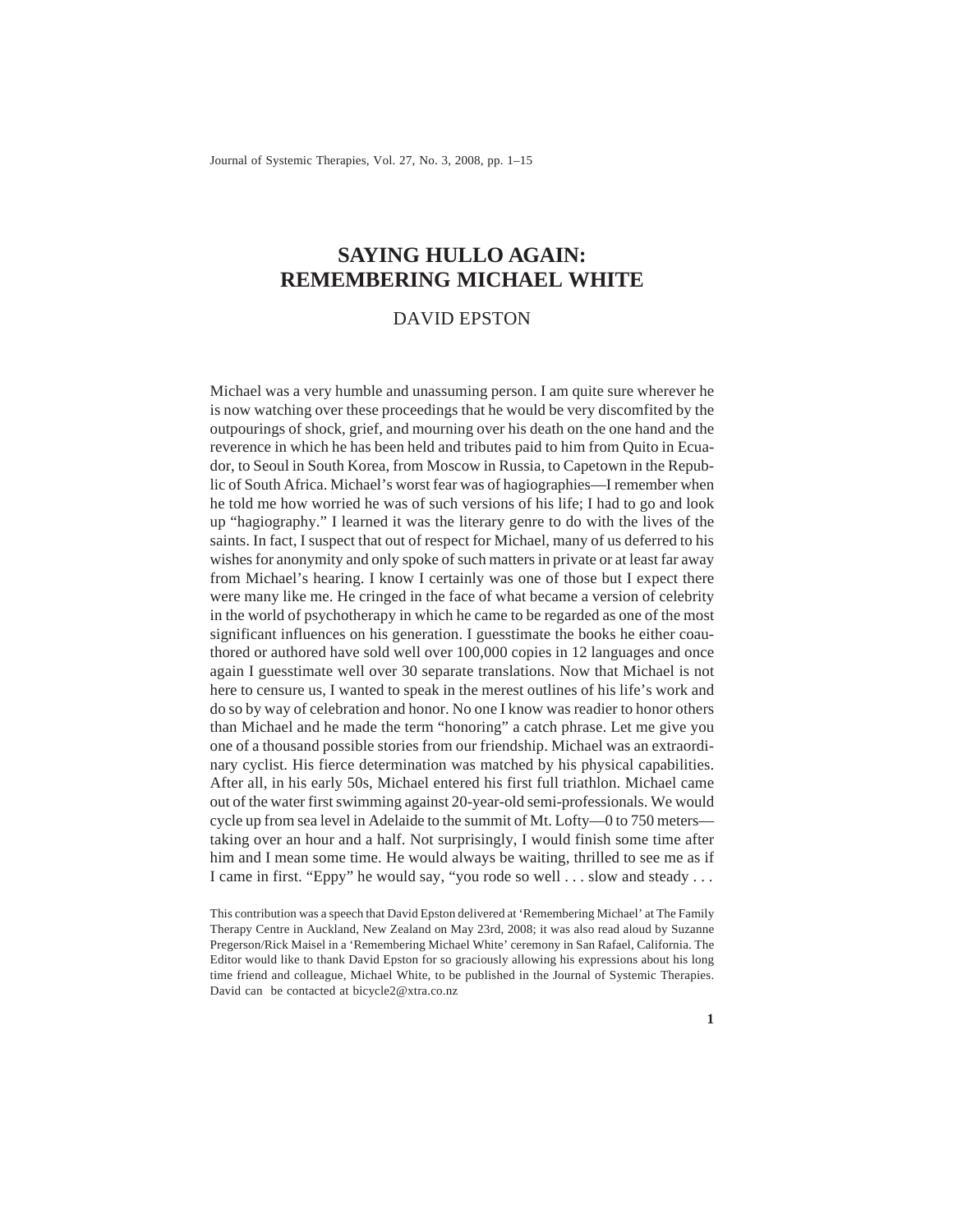I have just got to learn to ride like you do!" A stranger may have found such comments feigned or even preposterous but if you knew Michael well, you knew that he really meant it. He really wanted to learn to ride like I did, even if it would have handicapped him considerably in any time trial.

So tonight, I am going to speak without reference to Michael's restraints on how he wished to stand to one side of his ingenuity and at times his wizardry. I remember too that when some colleagues and I at John F. Kennedy University near Berkeley, California, where Michael and I both taught in the early to mid-90s—decided that his "body of published work" merited a doctorate and we, without informing him, proceeded to submit an application on his behalf. He did receive a Doctor of Human Letters (D.Litt.) in 1996. I was there that day and Michael, always expressing thanks to us, went through that day as if he had a sharp pebble in one or both of his sandals. To this day, I still am in two minds if we had done the right thing. I suspect Michael was just too kind to say anything to the contrary, given that we were acting on our good intentions.

But to my way of thinking, Michael was an amateur philosopher. I don't mean amateur in the sense of amateur as a poor version of a professional but rather the older dictionary meaning of amateur—one who cultivates a thing as a pastime. It was always extraordinary how such an "amateur" led the world of psychotherapy, etc. into what John McLeod calls the post psychological, which he referred to thus: "to a greater or lesser degree they define therapy as primarily a social process than a psychological one . . . that they are seeing a historical and cultural shift in relation to the meaning and practice of therapy."

I was taken by Michael's sheer delight with those ideas that unsettled or troubled the taken for granted and allowed for ways to live and think otherwise than had been previously permissible or even conceivable given that such ideas had gained the status of a "truth." First, he read the Iconoclast Gregory Bateson, but tired after a few years of translating that into his practice/thinking. But then he turned to Michel Foucault whose range of thought was vast beyond belief—who seemed able to turn just about everything upside down and if not upside down, at least to tilt that which had previously seemed so solid on to a precarious 90 degree angle. Michael caught the wave of postmodernism earlier than almost anyone else in the world of psychotherapy and the skillful surfer he was, he sailed to unknown seas on it, taking many of us along with him, such was the sheer pleasure he took in "deconstructing" the world around him. In other ways, his mind was like a posthole digger. His readings and re-readings of the middle Foucault—and each reading, Michael seemed to savour this more—were penetrating, always going deeper at the same time as the effects of his readings radiating out into his practice/teaching. What limited him was the time available for such a pursuit. This amateur cultivated his pastime late at night or on airplanes between teaching assignments around the world. I often wondered if Michael had far more time to cultivate such a pastime what that would have meant to Narrative Therapy. But for me, who was a fellow traveller, it was remarkable to watch, say, what Michael did over a de-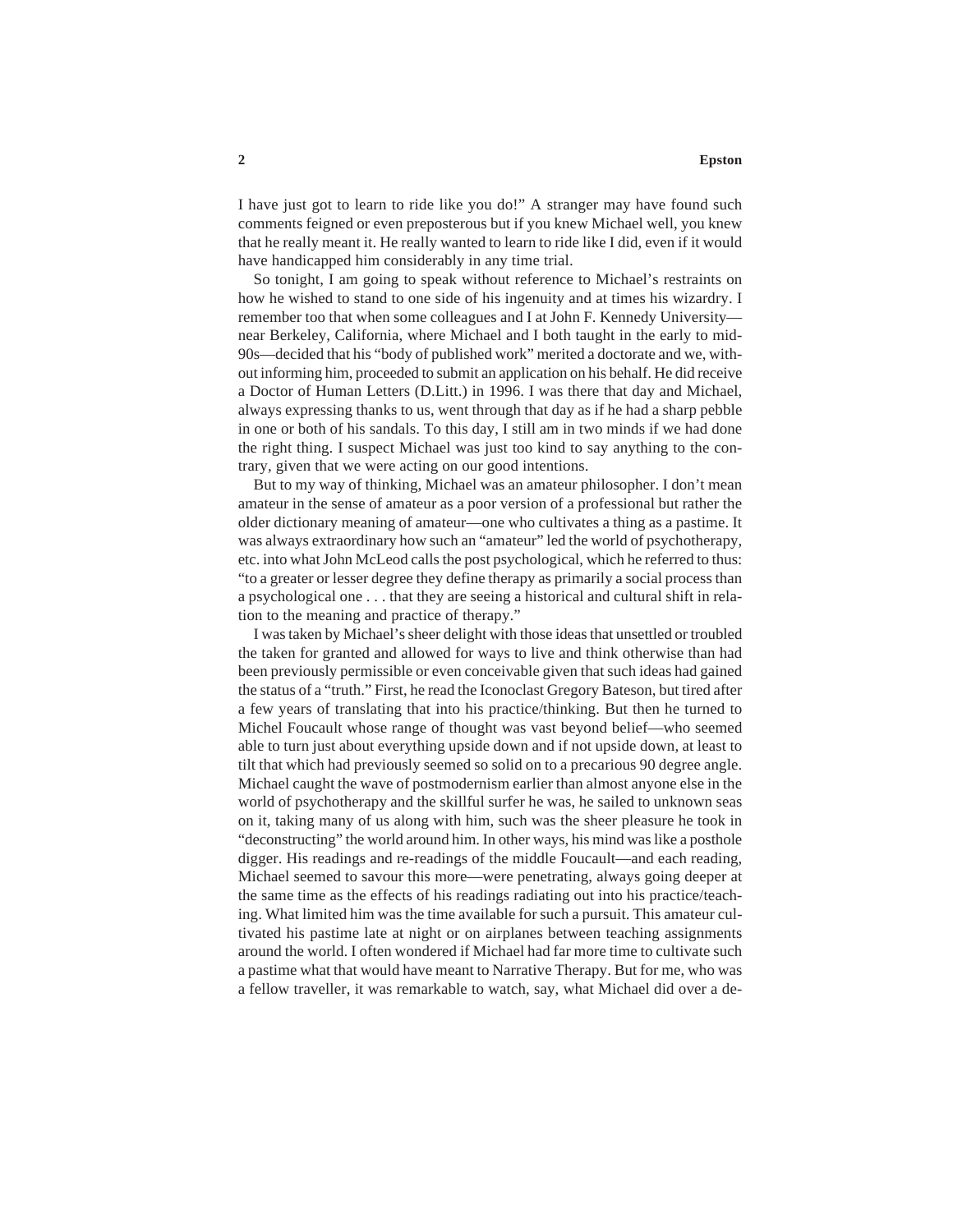cade with Myerhoff's paper which I first gave him a copy of in 1983; or the book chapter of Foucault's, "Power and Knowledge," which I copied off for him in 1985. To meet him later on for discussions or to teach together, it was fascinating to witness the inexorable expansion of these ideas over that vast divide of abstract theory to practice.

I have always considered Michael to merge in himself the rare combination of practitionership and scholarship but always ensuring that his practice came ahead of his scholarship. I do not consider that theory made Michael but rather Michael's own clinical ingenuity exploited theory—they were merely tools for him to think further than his inventions had led him so far. There was always this backwards and forwards between his practice and his tools to think with. This radiated throughout his most recent and last book—*Maps of Narrative Practice* (2007), in which he took it upon himself to commentate on his own life as a practitioner-scholar. His clear intention was one that reflected his own modesty—that is to make his practice and the ideas that inform them as easily accessible as possible for us to appraise and if we seek to do so, to apprentice ourselves to. In his humility, he often left out the genius and at times wizardry all those who had the opportunity to sit in on more than a few meetings or watched his videotapes have witnessed. Have you ever watched a videotape of Michael's, mesmerized, like I have, and all of a sudden realized that the conversation had passed over some sort of bridge between despair and renewed hope and you wondered if you had lost consciousness for a split second because you hadn't noticed that happening? Has the coin of the "explicit" heads been turned over to reveal the "implicit" tails so quickly that, like me, you swear it was some sort of magic? Michael, in every workshop he ever taught and every book he wrote, did his darnedest to bequeath to us—his readers/students/workshop attendees—his practice/scholarship. He was generous to a fault. He tried to give away everything he had to each and every one of us who was willing to watch, listen or read. That was what made his last book—*Maps of Narrative Practice*—so significant to me. He used his "maps" to reveal which way he was going and why he might head in that direction, at the same time warning us that there were so many directions he may very well have headed in—or that you might head in.

Michael possessed a remarkable but gracious ease by which he could move between the large ideas of scholarship and the intimate and particular ideas of practice. Having known Michael for 27 years, I think few in our field can go from what seems to be one extreme to another without a lot of border stops in between. At each border stop, many others I know of get heavily taxed passing through each stop. By the time, say, the scholar reaches his/her practice they seemingly have been so depleted, it is often hard to see much connection between the two. At times, the theory seems like sheer window-dressing. Michael, with only a few speed bumps to slow him down, travelled from one domain to the other seemingly unimpeded. I have always found this breathtaking and a testament to the conjunction of a remarkable spirit merging with an equally remarkable scholar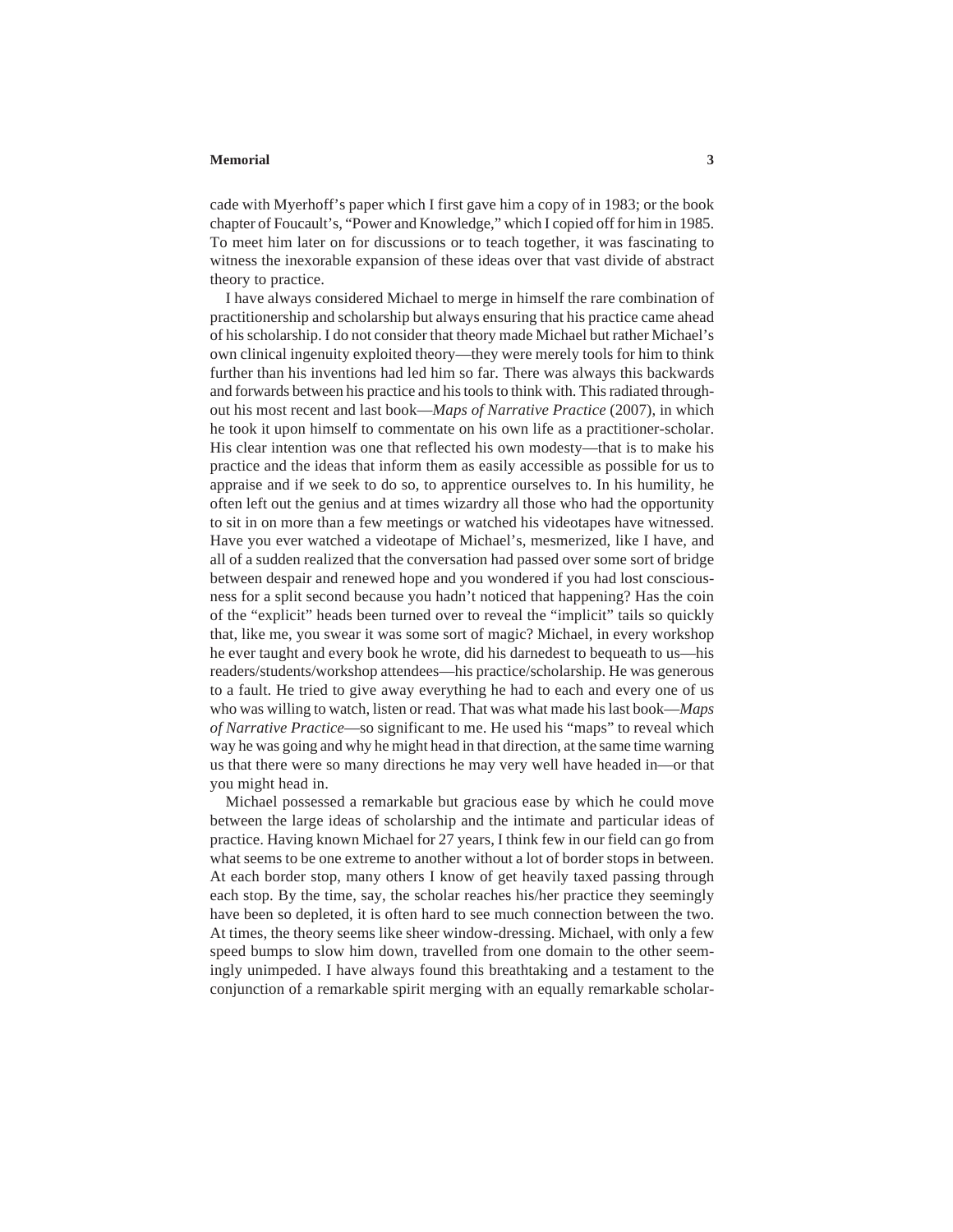ship. In his last book, *Maps of Narrative Practice* (2007), they were so woven together as to appear seamless. That is far from easy to achieve.

Either reading one of his transcripts or watching a videotaped meeting—which Michael considered to be an ethical responsibility to continually make available, to expose his practice and the ideas that informed it to the widest critique—I want you to imagine how taxing this must have been for such a modest person. But Michael lived by a quote of Foucault's: "we know what we do, we think we know what we think, but do we know what what we do does." Michael authorized his clients and the communities that petitioned him to have the first judgement; his professional colleagues came second. Still, he was willing to allow us to go to the very heart of his practice and judge for ourselves. You could almost palpably feel the relish with which Michael met the people who consulted him and how they in turn savoured those meetings. It brought it home to me how enriching this work we do is to our lives—the "two-way street" that Michael unashamedly so often spoke about. Michael always assumed that we were the lucky ones and I know he certainly considered himself to have always been the lucky one in such meetings. In fact, I think Michael looked up to those he met.

Let me read you a quote from the philosopher Phillip Caputo in a book chapter about Michel Foucault in which he guesses what kind of therapist Foucault might have been, given that he had no explicit therapeutic intentions whatsoever throughout his philosophical career, but remember his first degree was in psychology and he did an internship in a public psychiatric institution in the 1950s in France.

He writes: "Such a therapy" (if Foucault invented one that is) "does not look at the mad as patients in the sense of objects of medical knowledge but as patiens as ones who suffer greatly—who suffer from their knowledge. Such a patient would not be an object of knowledge but an author or subject of knowledge, one from whom we have something to learn."

Caputo went on to surmise that for Foucault as a therapist "the healing gesture meant to heal this suffering is not intended to explain it away or fill in the abyss but simply to affirm that they are not alone, that our common madness is a matter of degree, that we are all siblings in the 'same night of truth.' The healing gesture is not to explain madness if that means to explain it away but to recognize it as a common fate, to affirm our community and solidarity."

Compare this to my abstract of a quote from Michael in 1993 which was so telling about why he did what he has done.

And what of solidarity? I am thinking of a solidarity that is constructed by therapists who refuse to draw a sharp distinction between their lives and the lives of others, who refuse to marginalize those persons who seek help, by therapists who are constantly confronting the fact that if faced with the circumstances such that provide the context of troubles of others, they just might not be doing nearly as well themselves.

In 1981, I was asked to introduce Michael and his colleagues at a workshop on their work with people having psychotic experiences at the 2nd Australian Fam-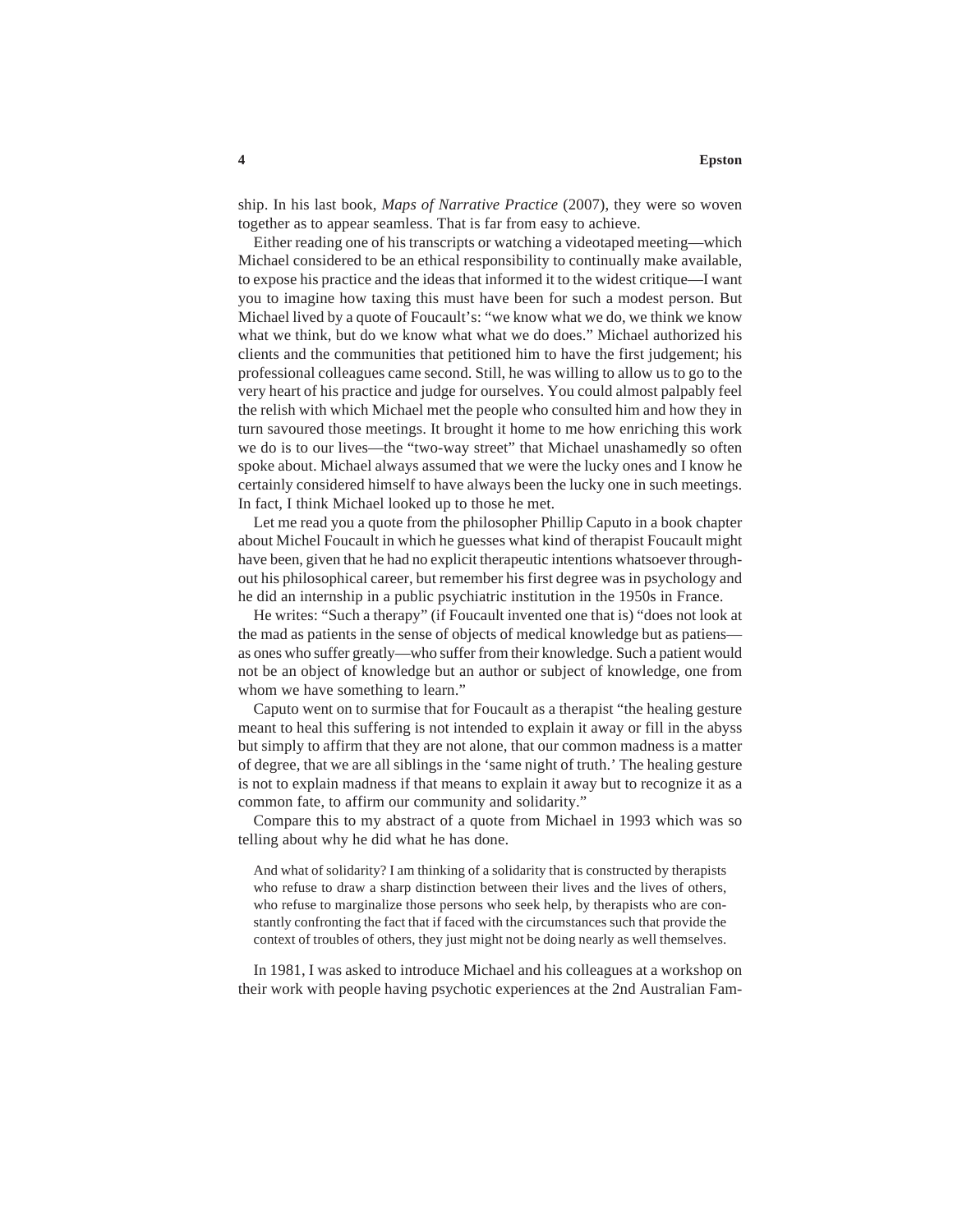ily Therapy Conference in his home town of Adelaide. I recall sitting there stunned throughout. After all, several years before I had spent two years of a masters degree in the United Kingdom reading everything there was written at the time about family therapy. Luckily for me, there wasn't that much to read in those days. I recall it dawning upon me that I was witnessing the "launching" of a new school of family therapy. I don't quite know what possessed me but I insisted on standing up afterwards and formally announcing what seemed to me to be an ineluctable conclusion. That a new school of family therapy had been "born" and we had all witnessed that. In 1983, after teaching together at the 4th Australian Conference in Brisbane, Michael, Cheryl, and I had dinner together afterwards. I don't recall how the conversation came up but Michael and I decided to become "brothers." This was pre-AIDS so one of them suggested blood brotherhood. I had to beg off because I faint at the sight of anyone's blood, especially my own. But we decided to make our ideas and practice common property and vowed that we would never become rivals. We did what we said we would do all these years right up until he died. In fact, we had made another vow late last year—one we can no longer keep—that we would meet a fortnight ago in Adelaide to sit down and plan our next project and book which undoubtedly would have kept us joyfully busy well into our respective dotages. I will always remember Michael as my brother and a remarkable man.

With that in mind, I want to remind you of the luckiest breaks in the history of Narrative Therapy. In the late 1970s, Michael published a paper in the prestigious journal *Family Process,* reporting on his work with the problem of anorexia at the children's hospital in Adelaide where he worked. The advisory editor (Chris Beels) informed me some years ago that it was the first paper ever published showing positive results with the problem of anorexia. Soon after that, the Deputy Director of Psychiatry obviously heard about this and forbade Michael from meeting with families in which there was a young person diagnosed with anorexia because he was a social worker and was unfit for the task which should be restricted to more august medical and psychiatric practitioners. Michael refused to adhere to this edict and continued to meet with these families and they with him. The next step the Deputy Director took was to remove all the chairs from Michael's room. Michael and the families merely continued, now sitting on the floor. Then the Deputy Director imposed on Michael what I gather he assumed would drive him into some other form of employment, rather smartly, that from then on, he would be allowed only to meet with young people who had failed 2-year-long psychoanalytic treatments for the problem of encopresis or in common parlance, soiling. This was truly dirty work. Little did the Deputy Director know he had challenged Michael in the same way Foucault must have been challenged by what he had witnessed in a public psychiatric institution. Here Michael would be required to turn the tables on conventional psychiatric wisdom and in doing so invent externalizing conversations and in turn narrative therapy. I know Michael once told me he had a 99% success rate in an average of 4 meetings. So much so that he felt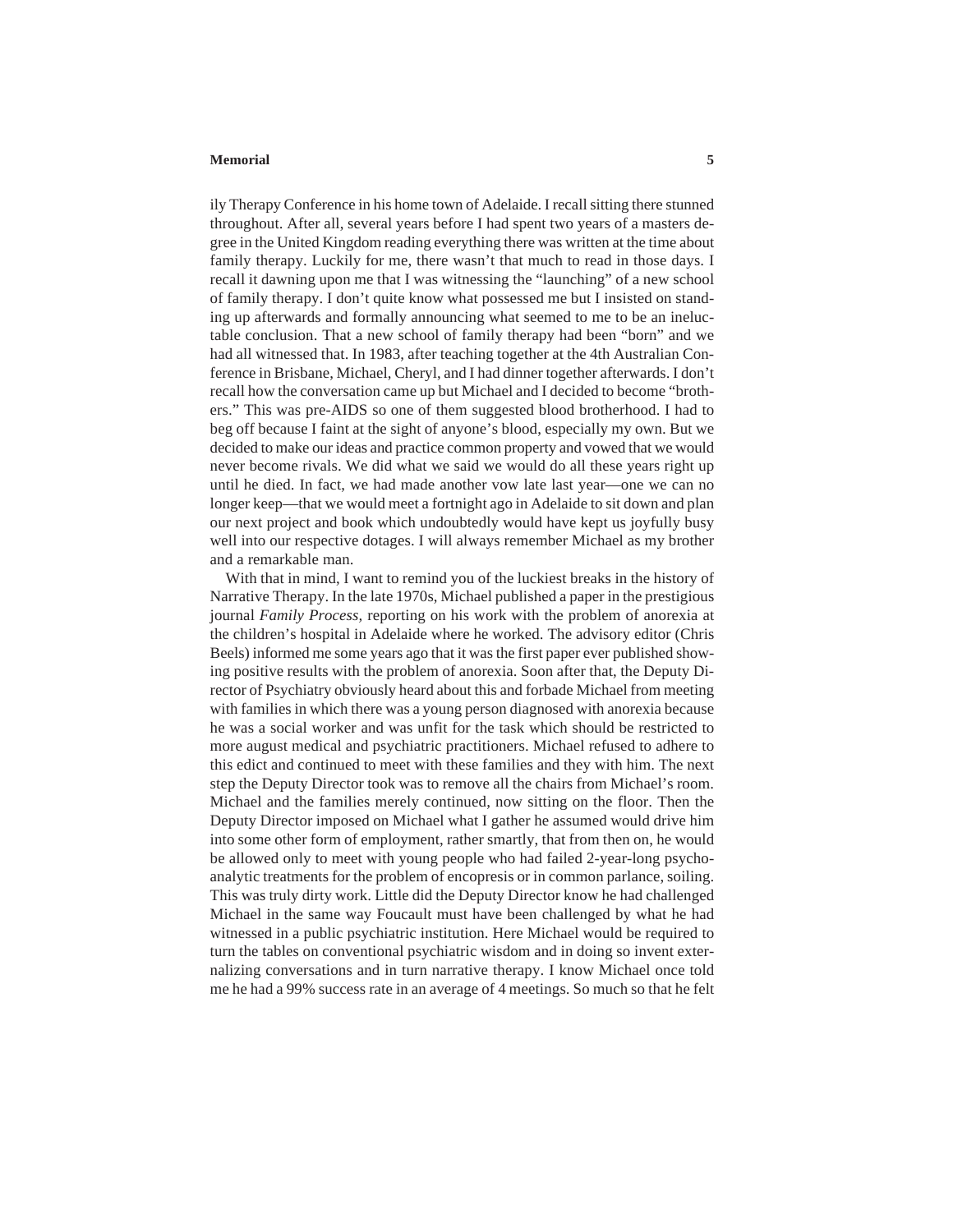obliged, perhaps with his tongue in his literary cheek, to submit these results as having to do with pseudo-encopresis because if it was true encopresis, such claims to these results would have had to have been the ravings of a lunatic. Michael turned the problem of soiling into the object of everyone's scrutiny and called into question the very cultural construction of a problem, something so taken for granted that at first this was met with disbelief in some quarters, great relief in others. Michael allowed his work and their outcomes to form the critique of that which he so opposed—the turning of people into problems and by doing so, to degrade them, to look down on them and finally to dismiss them. In his work at Glenside, a state psychiatric hospital where he worked for many years part-time, his team weighed the files of the candidates for their service. If they weighed 2 kilos or more, they welcomed them to their service. He would always add: "but we would never read them."

I believe what Michael most objected to and why he felt such a kinship with Foucault was the prevailing professional ways of seeing those who sought their help with the so-called gaze. The feminist scholar, Marilyn Frye, refers to this as the "arrogant eye," a gaze that takes the professional's own standpoint as central, their opinions, desires and projects as the salient ones, their experience and understanding as what is the case. The arrogant eye, she writes, allows them to absorb the identities of others into their own. From the point of view of the arrogant eye, insofar as patients exist, they exist for the professional. They are dismissed and degraded in the light of such an eye. Frye asserts that the loving eye knows the independence of the other. It is an eye of one who knows that to see the seen, one must consult something other than one's own will and interests. Under the "loving eye," people who lay claim to certain kinds of knowledges aren't unauthorized or deligitimated because they are not regarded to be in a position to know. The loving eye confers social standing on those who have been dismissed and degraded by the arrogant eye. I have no doubt that Michael looked upon everyone with what Frye referred to as a loving eye. To fall under Michael's loving gaze you felt the utmost in respectworthiness, which was in absolute contrast to the blameworthiness of so many of the psychological and psychiatric gazes. Michael had an intimitable voice and quaint vocabulary that bent the English language at times almost to its breaking point. He could be said to have willingly misused language to create new language. There are so many of his linguistic inventions that haven't made the Oxford English dictionary yet but they will. My favorite is "knowledged." I am sure many of us have adopted some of these Whiteisms to refresh our own thinking perhaps even without knowing it. It is through his poetic vocabularies that you most easily appreciate both the novelty and subtlety of his thought and his intention to turn language inside out—to expose how underpoliticized language is.

Michael's loving eye had a tongue that constantly misused language without which according to the philosopher Feyerabend, "There can be no discovery." Michael certainly had more than his fair share of discoveries. At times, the eccen-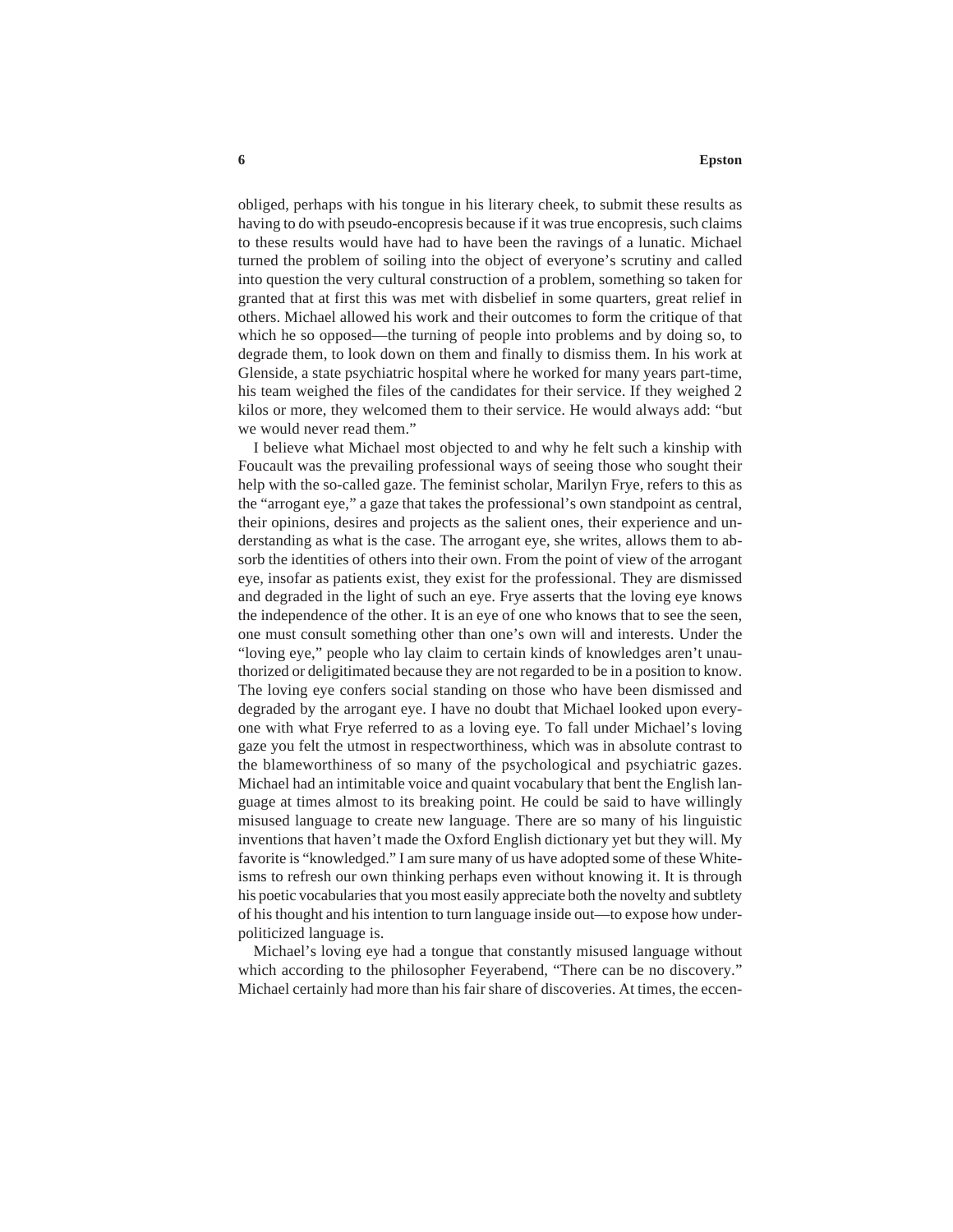tric ways he put these thoughts into words seemed so incandescent compared to how opaque many of his sources were. He illuminated ideas and the light that was reflected back allowed many of us to go where we might otherwise have found it hard going. To see how Michael's mind, which was as unrelenting as rust, worked, I know I would watch for the slight shifts in his vocabulary which told me what I was seeking. Michael would often remonstrate with me when I would attend his workshops at conferences: "Why are you here? You know all this? You have heard it before!" I would reply: "Every time you say it differently and that is what I am interested in hearing—the slight shifts in your vocabulary." But more generally, Michael illuminated and cleared a swath in the "fields" of social work, psychology, psychiatry, etc. for many of us to ply our avocations. If I have been told by hundreds that "if it wasn't for Narrative Therapy, I would have had to leave my profession for some other kind of work," Michael must have heard this so many more times than that.

Michael was inspirational in this regard, but never appealing to sentimental sermonizing on the one hand or the polemical on the other. He inspired by his practice which was a counter-practice to that which he was critiquing and, as such, his critiques were always unassuming in their manner and implicit. They were never empty or uninformed. He demanded of himself that he should offer clear plans of what is to be done and how to do it.

There is so much to say about and thank Michael for and this is a feeble attempt.

I was teaching in Bogotá, Colombia when I received the news that Michael had perished. I persisted with this dedicating that teaching as a tribute to Michael. On the last of the four days, Mariana Saenz, waiting until everyone else had left, approached me and told me how desperately sad she was about Michael's death and began to sob inconsolably, asking what could she do on his behalf. I advised her of the Dulwich Centre website that had been set up. She continued sobbing. I quietly asked her: "Did you meet Michael when he taught here in Bogotá six years ago?" "No," she replied. "Have you read his books?" "No," she replied again. I was running out of options here but went on to ask: "Did you or are you studying him in your training?" "No," she replied. "How did you know him?" I finally asked. She replied: "Through your stories about him." I had never thought of that as I had never considered I would be telling posthumous stories about Michael. But now I am and so can you. This will assist all of us to keep Michael well and truly alive in our lives and in our work in the same way he was so alive in his life and his work.

I wanted to end this by a song. This song was written and sung by Margarita Boom from Cancún, Mexico. She did so at my request when Narrative Therapy was invited by the Cuban Psychiatric Association and Cuban Social Work Association to introduce Narrative Therapy to Cuba. We refused to comply unless they would in return introduce us to what they chose to refer to as "Cuban Social Programs." This conference, sponsored by the World Psychiatric Association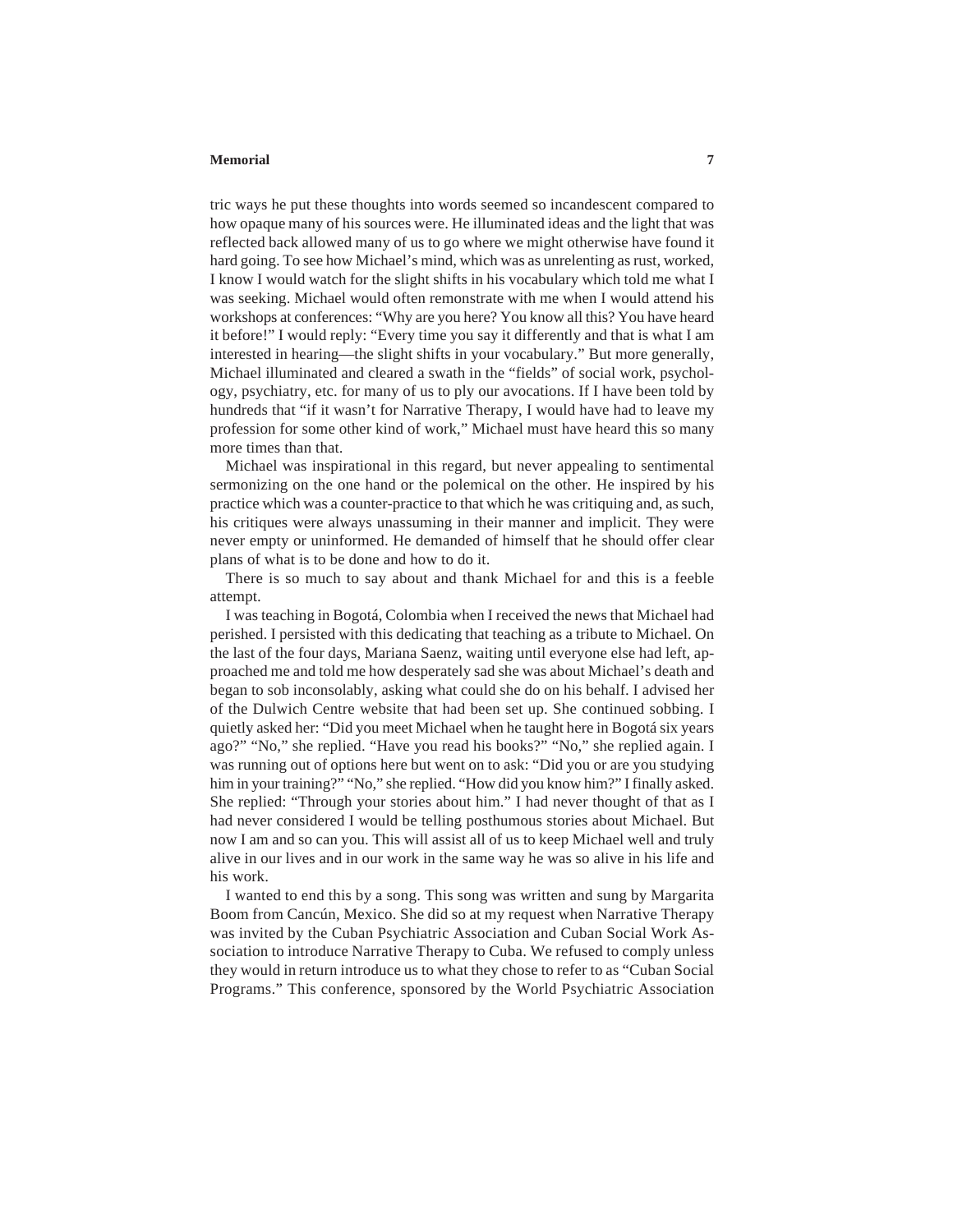and the International Federation of Social Work, entitled: "The Spirit of Community: Narrative Therapy and Cuban Social Programs" was held in early January, 2007 in Habana. Margarita's song speaks to how we hoped to meet them and embodies for me the "spirit" of Narrative Therapy—that "loving eye" I referred to by which Michael looked to those he met throughout the course of his work and his life.

### **HERMANO DEL SOL Y TIEMPO**

Deja que estreche tu historia y se llenen mis manos de nuevos sentidos, que nunca habia visto, quenunca habin sido, que no habri podido entender sin tu trino, que tienen tu nombre que traza un camino.

Deja ue lleve conmigo un pedazo de tiemp compartido y el sabor a tibieza que deja el amigo.

Hermno de sol y tiempo qhe imp[orta el color del viento! Nos une un sabor a sueno.

A mano con mano Ir sosteniendo un pedazo, un cachito de mundo donde se pemita andar a tu paso, sentir lo que sientes, y aunque diferente, cantar con tu canto.

Dej que tome tu conciencia y me lleve de vuelta la certeza que siendo distintos, somos parecidos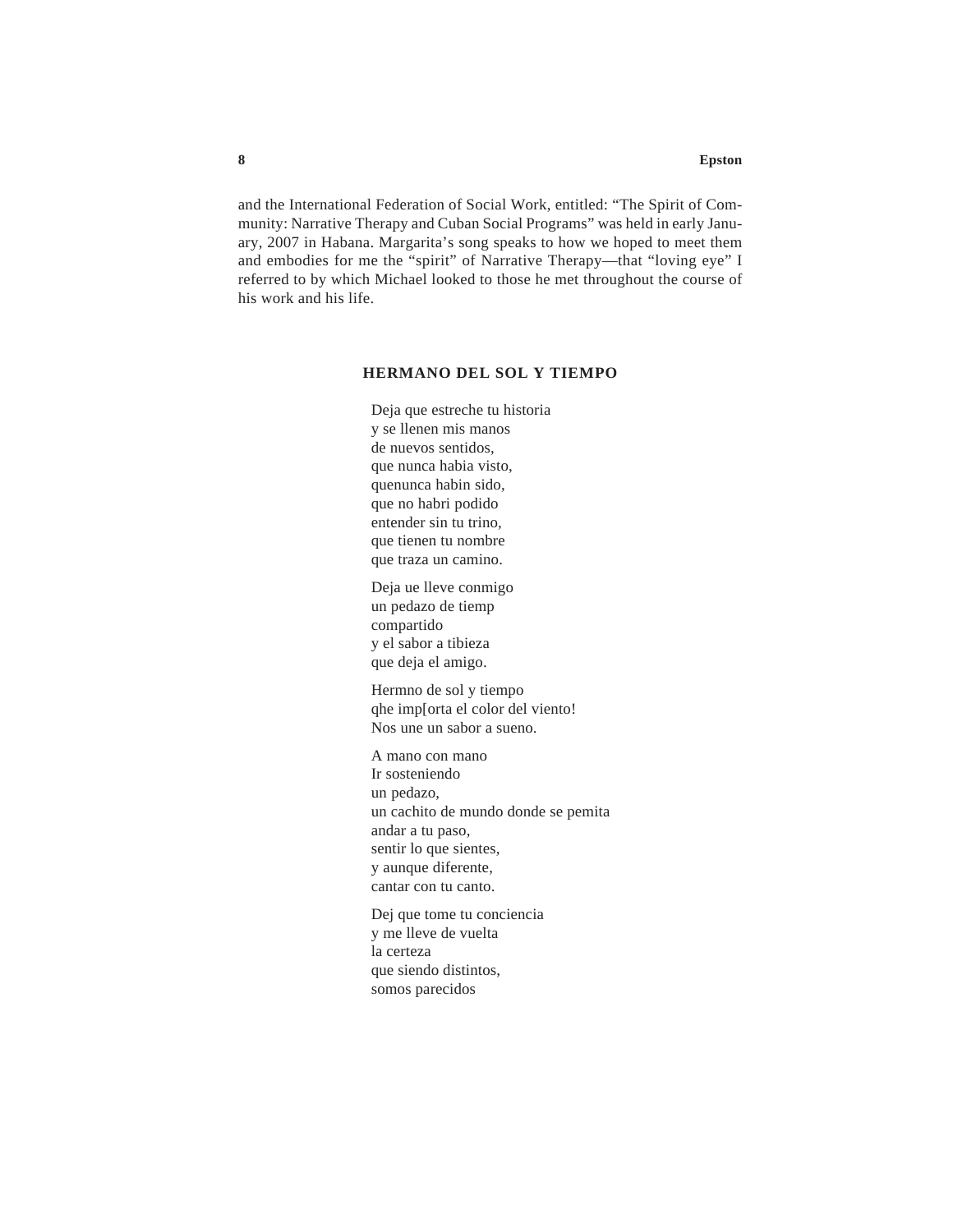Que el corazon late los mismos latidos, pero que tu forma nventa otro ritmo

Deja que aprenda tu musica y enriquezca mi mundo con tu mirada y tenga en tu alma una nueva morada.

Hermano el so y tiempo que importa el color del viento! Nos une un sabor a sueno

## **BROTHER OF THE SUN AND OF TIME**

Let me hold your story and fill my hands with new sensations that I've never seen before

which have never existed which I couldn't have understood without your song They bear your name and trace out a road.

Let me take with me a piece of our time together and savour the warmth a friend leaves behind.

Brother of the sun and of time who cares what colour the wind is? We are joined by the taste of a dream

Of being hand in hand holding a small piece, a bit of a world